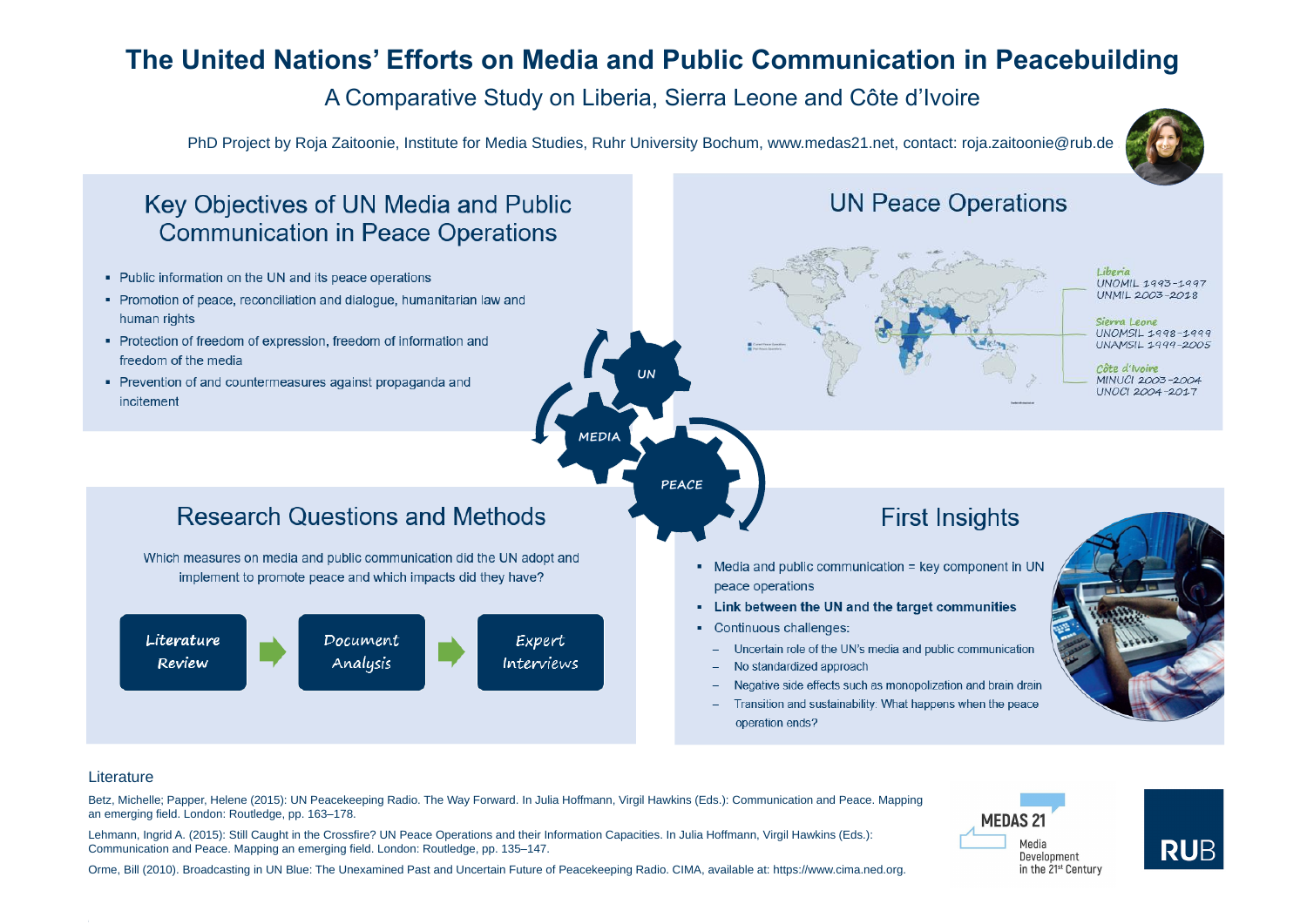## <span id="page-1-0"></span>Key Objectives of UN Media and Public Communication in Peace Operations

- **Public information on the UN and its peace operations**
- **Promotion of peace, reconciliation and dialogue, humanitarian law and** human rights
- Protection of freedom of expression, freedom of information and freedom of the media
- Prevention of and countermeasures against propaganda and incitement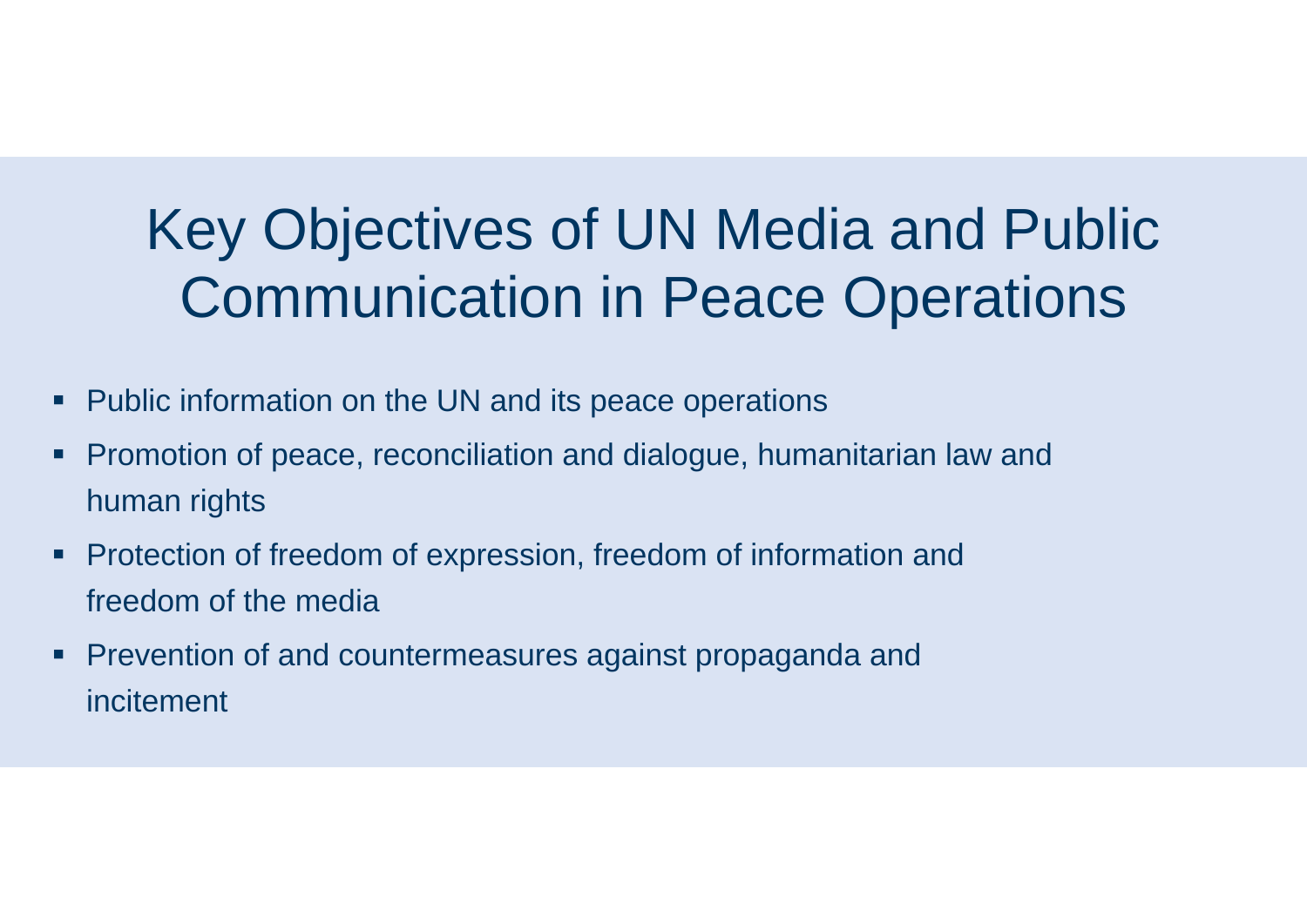## UN Peace Operations

<span id="page-2-0"></span>

**Sierra Leone**  UNOMSIL 1998-1999 UNAMSIL 1999-2005

UNOMIL 1993-1997 UNMIL 2003-2018

**Côte d'Ivoire**  MINUCI 2003-2004 UNOCI 2004-2017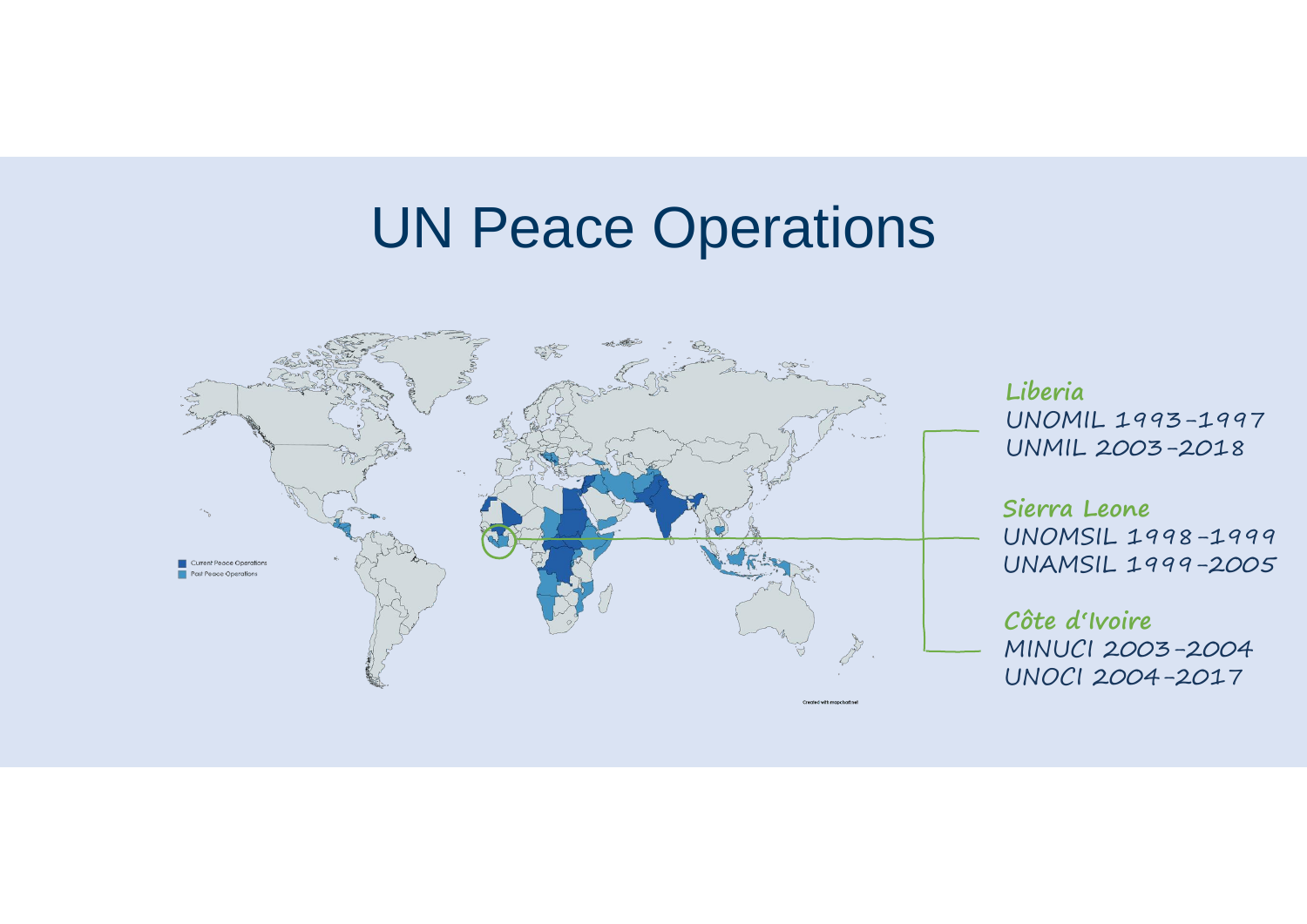



Expert Interviews

## <span id="page-3-0"></span>Research Questions and Methods

Which measures on media and public communication did the UN adopt and implement to promote peace and which impacts did they have?